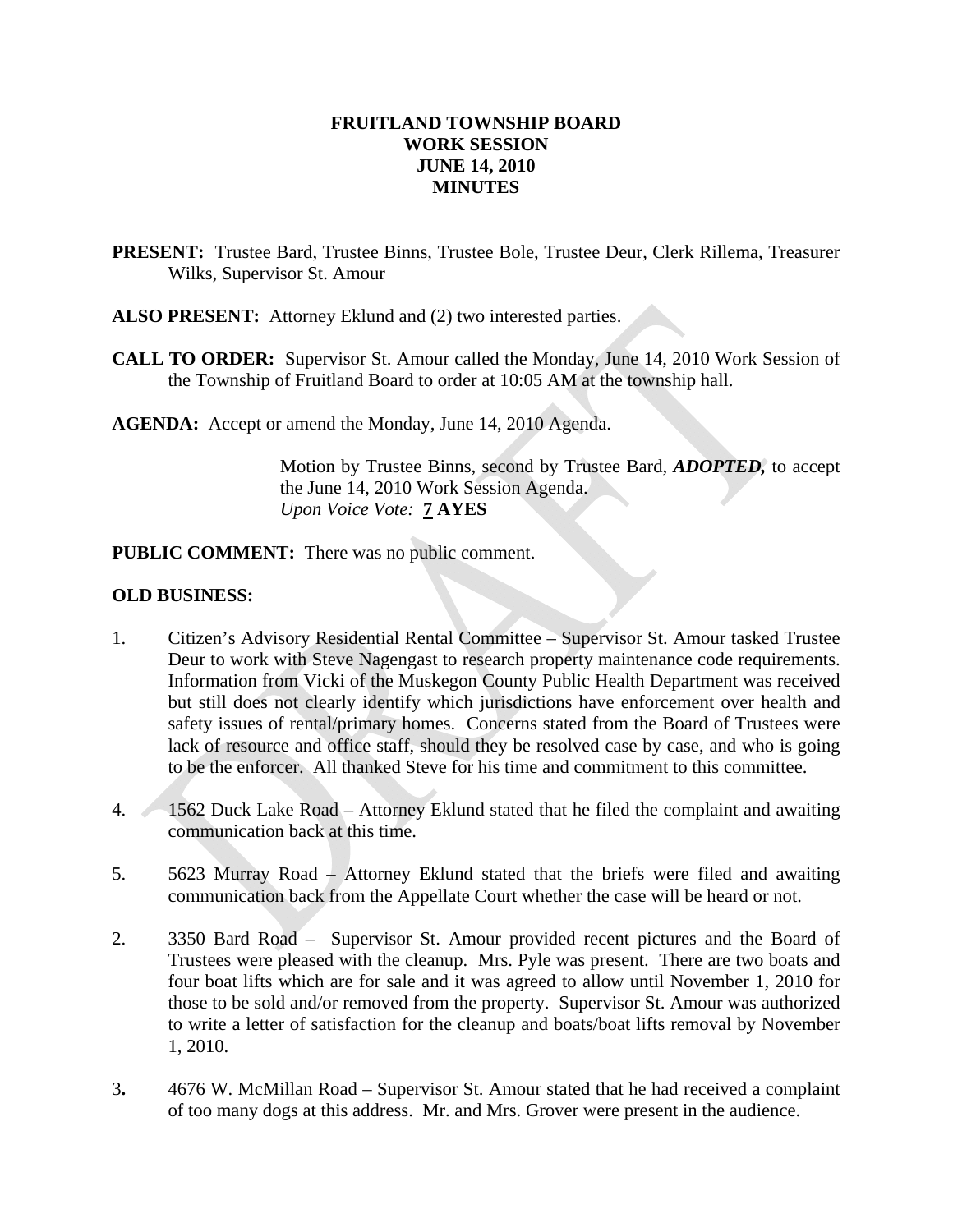## FRUITLAND TOWNSHIP JUNE 14, 2010 WORK SESSION MINUTES

Motion by Supervisor St. Amour, second by Trustee Deur, *ADOPTED,* to suspend open floor discussion to hear from the Grovers. *Upon Voice Vote:* **7 AYES** 

 Mr. and Mrs. Grover both spoke and admitted that they were over the number of dogs allowed in our ordinances. Offered to purchase a kennel permit but they are not in a zoned area for kennels. Mr. and Mrs. Grover are involved in the NOAH project with the Animal Shelter so it is very common for them to have over the number of dogs allowed. The Grover's are intending on moving across State but until that time, the Board of Trustees extended them a 60 day time frame from today's meeting to correct the violation and will take no further action unless additional complaints for noise, etc are received. Should the Grover's need additional time beyond the 60 days, they should contact Supervisor St. Amour for the request.

> Motion by Trustee Bole, second by Trustee Deur, *ADOPTED,* to unsuspend open floor discussion. *Upon Voice Vote:* **7 AYES**

- 6. Condemnation Hearings Supervisor St. Amour stated that all condemnations continue to be moving along as scheduled. He is meeting with a potential candidate for the Building Hearing Officer position opening. A motion will be prepared for Monday's regular meeting if the candidate accepts this position.
- 7. Township Property Supervisor St. Amour received the information and potential income from harvesting some of the township property. Attorney Eklund was tasked to write a contract and look over the information received from Wilson Forestry. A motion to accept services from Wilson Forestry Services will be prepared for Monday's regular meeting.
- 8. Community Building Drain Trustee Bole had a conversation with Drain Commissioner Fisher and it was found that this drain is under the jurisdiction of the MCRC. They are aware and will repair soon.
- 9. Scenic Road End Dock Status Clerk Rillema stated that the dock could be repaired and replaced for under \$300.00. A motion will be presented at Monday's night meeting.
- 10. Candidate Forum Supervisor St. Amour stated that he would like to wait until after the Primary and would consider holding a forum if interest was there.
- 11. Boy Scout Project Treasurer Wilks received interest from a boy scout working on his Eagle Scout badge and he would be available in the fall to build some shelves in the basement. She will keep in contact with him on this project.
- 12. Fruitland Township Parking Lot Quote Supervisor St. Amour stated that this is a place holder at this time.
- 13. 2009-10 Fiscal Year Audit Clerk Rillema stated that Brickley DeLong would be at the township hall on June  $21 - 23$  to audit fiscal year 2009-10.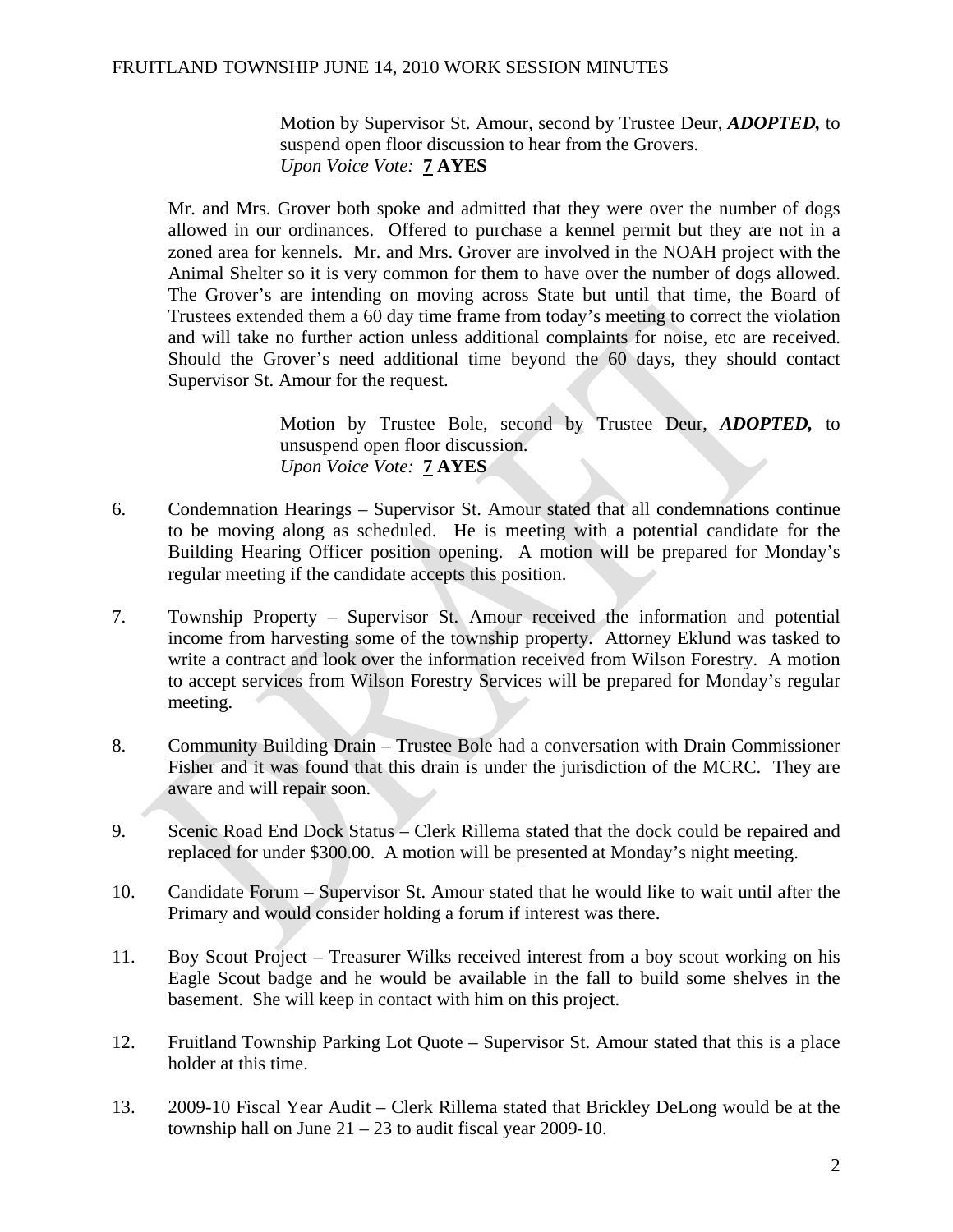# FRUITLAND TOWNSHIP JUNE 14, 2010 WORK SESSION MINUTES

14. Dry Hydrants – Trustee Bole stated that at the last WLFA meeting, the discussion of paying for dry hydrants was raised again. A motion was made and passed to pay for the installation of the two dry hydrants for Fruitland Township. The Board of Trustees was pleased with this action. Roof repairs on the Duck Lake Station will also be done.

# **NEW BUSINESS:**

- 1. Fred Meijer Berry Junction Rail Trail Supervisor St. Amour provided the Board of Trustees with the MCRC Enhancement Grant Agreement with Fruitland Township that was signed by prior administration for help with MDOT grant applications in early 2008. The 5K Fun Walk is scheduled for Saturday, June 26, 2010 @ 8:00 AM.
- 2. Vacant Land For Sale Nord Road Supervisor St. Amour received an email from Leah Mura for vacant land owned by the estate of Margaret Zeanwick on Nord Road for sale. At this time, the Board of Trustees is not interested in purchasing any property. A letter of no thanks will be sent.
- 3. Moratorium for the Sale or Dispensation of Medical Marijuana Supervisor St. Amour stated that at a prior meeting, public comment on this item was brought to the Board's attention. There are a number of jurisdictions in the area that are putting moratoriums in place until decisions can be made. Attorney Eklund was tasked to look into this law and advise the Board of Trustees at the July work session on what action to take.
- 4. Health Insurance Renewal Supervisor St. Amour stated that our current insurance coverage vendor would no longer be providing insurance after our renewal date in June. Several insurance vendors were quoted by Jay Keesen. A new vendor was selected, with less coverage and a lower premium. Savings of approximately \$8000.00 for this fiscal year will be reflected if all stays the same with employees who receive insurance now.
- 5. Citizen's Advisory Regulatory Ordinance Committee Trustee Bole stated that two ordinances have been reviewed and ready for the Board of Trustee's review. Supervisor St. Amour tasked the Board to review and be ready to discuss at the July work session. Supervisor St. Amour asked Trustee Bole to gather any other ordinances that the committee has reviewed and encouraged him to keep the group energized.
- 6. Sports –n –Shorts Program Supervisor St. Amour received a request from the Sports-nshorts program to use the township hall on inclement days. The Board of Trustees were in favor of them using the hall.
- 7. WRLS Relinquish Jurisdiction from Parks & Recreation Supervisor St. Amour stated that recent action by the Parks and Recreation Commission relinquished the WRLS to the Board of Trustees and asked that a citizen's advisory committee be established to research future funding. A motion will be presented at Monday's regular meeting to accept the jurisdiction of the WRLS and setting up of a CAC or Blue Ribbon Committee.
- 8. Parks & Recreation Request for Budget Amendment Clerk Rillema stated that the Parks & Recreation also asked for a budget amendment to move an additional \$500.00 from the Blueberry Festival account #150-000-999.000 to Capital Improvement account #101-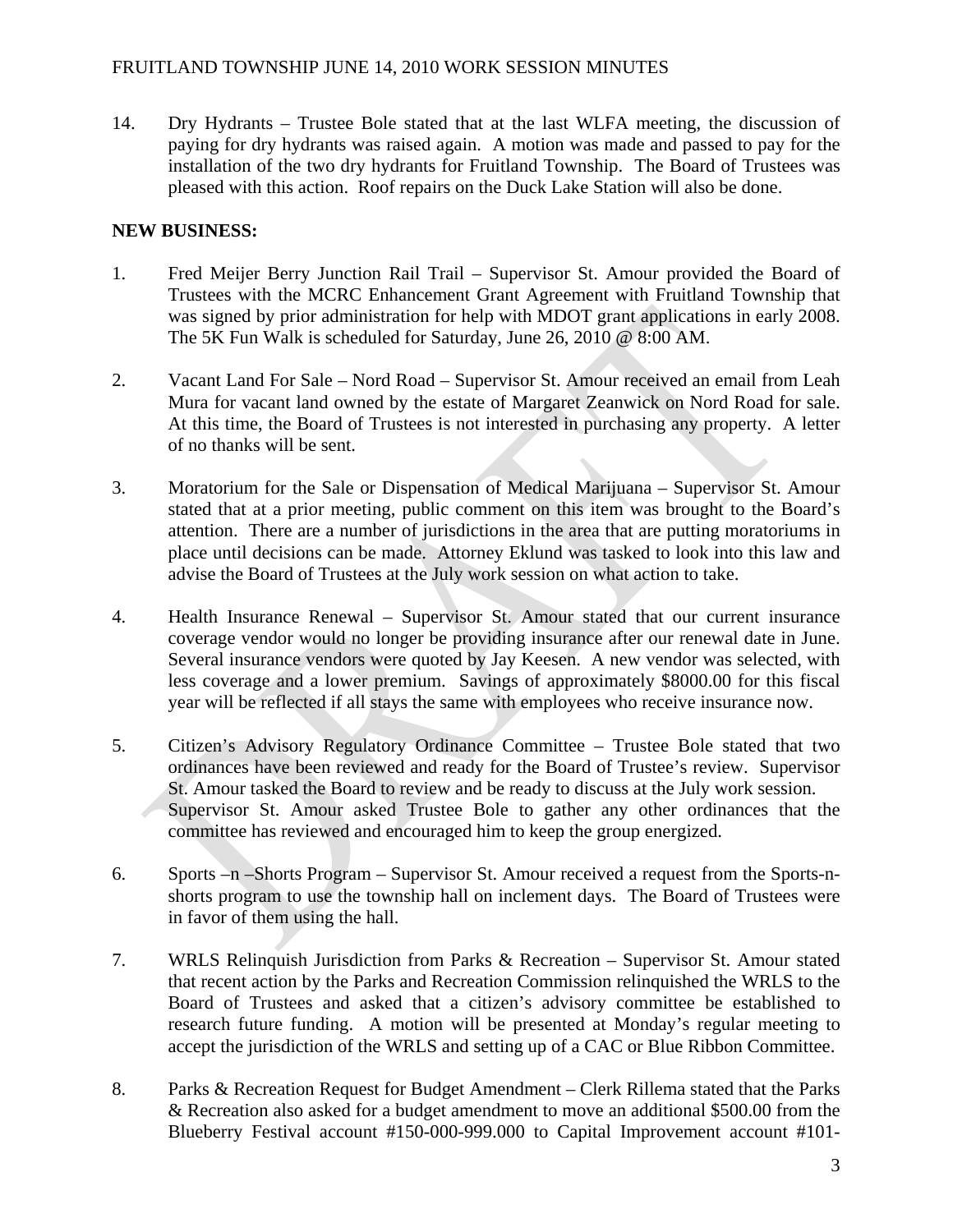691-977.000 for the purchase of additional playground equipment. A motion will be presented at Monday's regular meeting.

- 9. Drain Commission Spray Program Supervisor St. Amour stated that he received a letter from the Muskegon County Drain Commissioner that two drains in Fruitland Township – e Fruitland #1 Drain (Weber Rd to Lorenson Rd) and Ackerberg Drain (Duck Lake Rd – McMillan Rd) would be sprayed.
- 10. Civil Infractions Trustee Bard and Supervisor St. Amour stated that the Citizens Advisory Law Enforcement Committee has met several times and recommends that the first step of civil infractions be to adopt the Uniform Traffic Code. Attorney Eklund was tasked to review and make recommendation at the July work session.
- 11. Planning Commission Forest Preservation & Recreation District Ordinance Trustee Deur stated that the Planning Commission met and recommends accepting the Forest Preservation and Recreation District. Work on the language has taken over three years and the Planning Commission is pleased to have it completed. A motion will be presented at Monday's regular meeting.
- 12. Board Comments Supervisor St. Amour stated that he ticketed resident Mrs. Ball on Weber Road for a junk ordinance, but several other issues came to surface which has caused the Sheriff's department to get futher involved. Supervisor St. Amour withdrew the ticket due to the extenuating circumstances and will keep the Board abreast of happenings at her residence. Another junk ordinance violation ticket was issued to Mr. Miller on Duck Lake Road and also a Mr. Freeman on Duck Lake Road. Supervisor St. Amour stated that our 2010 road projects are coming in under budget and there is enough money saved to chip seal Nestrom Road from Duck Lake Rd to McMillan Rd. A motion will be presented at Monday's regular meeting. Supervisor St. Amour was contacted to meet with Attorney Eklund, Parks & Recreation Commission Chairperson Duncan and Commissioner Missimer to review agreements with Marcus Dunes and Winterwood Shores for use of Marcus Park sometime in the next few weeks. No date has been set at this time. MDOT has released the Scenic Drive Road project and estimated completion schedule is 60 working days. Clerk Rillema stated that she received information from My Pro Audit that we are entitled to a refund from several of our utility bills. Paperwork has been completed and submitted for the refund. She did not know the amount at this time. Trustee Deur asked about the status of the Parks & Recreation Plan. Several changes and/or additions were submitted to them several months ago. Trustee Binns was tasked as liaison to check into this matter. Trustee Deur also asked about the plaques at the channel now that the jurisdiction has been requested back to the Board of Trustees and that a public hearing for the Planning Commission was scheduled for the next meeting.

## **ADJOURNMENT:**

Motion by Trustee Bard, second by Trustee Bole, *ADOPTED,* to adjourn the Monday, June 14, 2010 Work Session of the Township of Fruitland at 12:34 PM. *Upon Voice Vote:* **7 AYES**